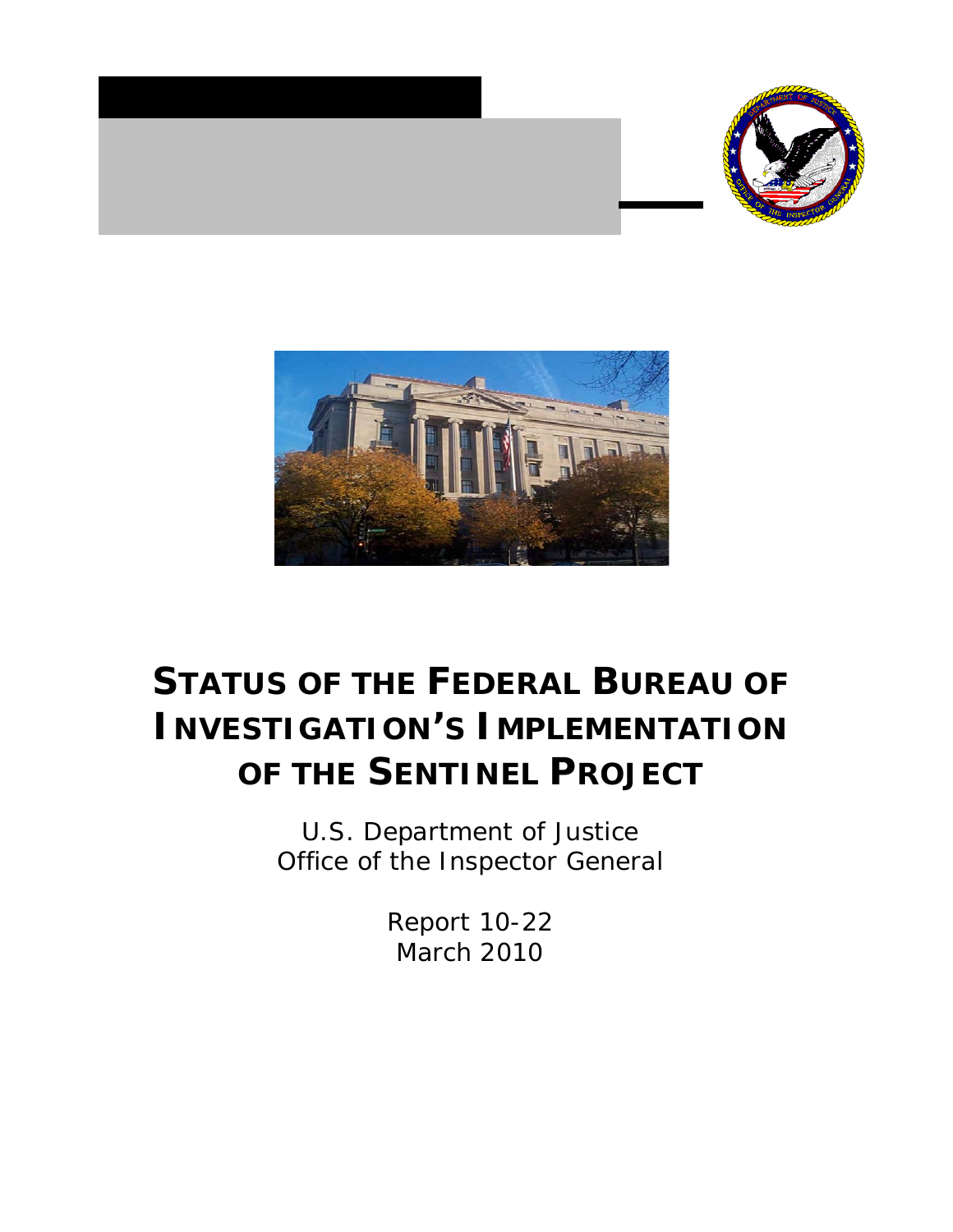#### **Introduction**

On March 16, 2006, the Federal Bureau of Investigation (FBI) announced the award of a \$305 million contract to Lockheed Martin Services, Incorporated (Lockheed Martin), as part of a \$425 million project to develop the Sentinel information and investigative case management system. In its original plan, the FBI expected to develop Sentinel in four overlapping phases, each lasting 12 to 16 months. Each phase, when deployed, was to provide a stand-alone set of capabilities upon which subsequent phases would add further capabilities. The FBI originally scheduled the fourth and final phase of Sentinel to be completed by December 2009.

On June 19, 2007, the FBI announced that it had fully deployed Phase 1 of Sentinel. As a result of lessons learned during the development of Phase 1, however, the FBI and Lockheed Martin replanned the remaining phases of Sentinel before developing Phase 2. During this replanning, the FBI and Lockheed Martin adopted an incremental development methodology for the remaining portions of Sentinel that divided Phases 2 through 4 into segments, which were further divided into increments. A major reason for switching to this incremental development model was the FBI's desire to deliver new capabilities to users every 3 to 6 months.

At the request of the FBI Director and congressional committees, the Department of Justice Office of the Inspector General (OIG) has been performing reviews and reporting on the progress of the FBI's development of Sentinel. This report is the sixth in the series of reviews that the OIG has conducted to evaluate the FBI's progress in developing and implementing Sentinel.

In our previous reports we expressed concerns about Sentinel's overall progress, aggressive schedule, increased costs, and inability to satisfy user requirements. In our most recent report, issued in November 2009, we identified areas associated with the development of Sentinel that warranted continued monitoring, including the migration of case data into Sentinel, the level of user involvement throughout the remainder of Sentinel's development, and the staffing of the Sentinel Project Management Office  $(PMO).<sup>1</sup>$  $(PMO).<sup>1</sup>$  $(PMO).<sup>1</sup>$ 

<span id="page-1-0"></span> $\frac{1}{1}$  U.S. Department of Justice Office of the Inspector General, *Sentinel Audit V: Status of the Federal Bureau of Investigation's Case Management System,* Audit Report 10-03 (November 2009).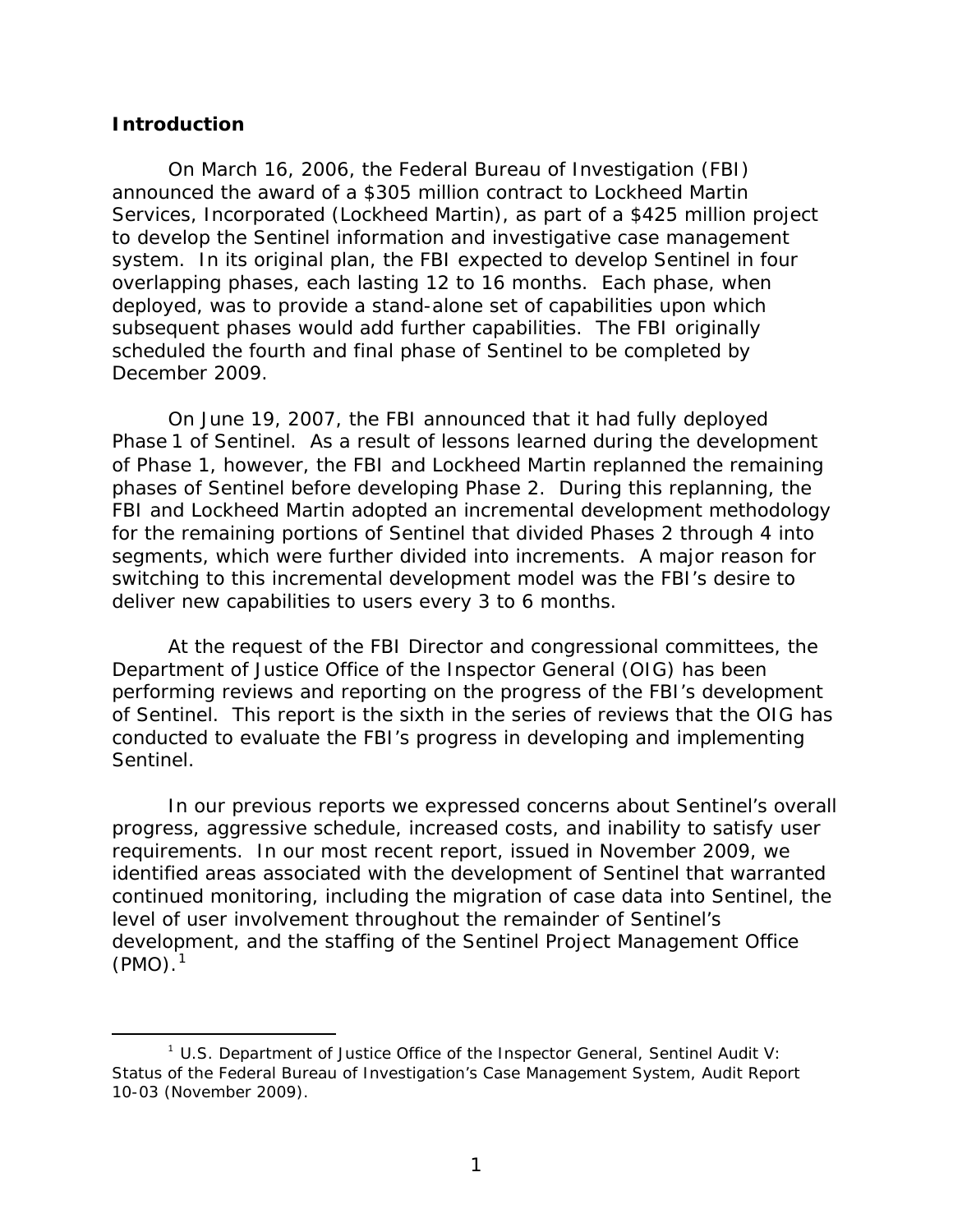During our current review, we have found significant issues that we believe could affect the successful implementation of Sentinel. Because of the significance of these issues, and the recent actions taken by the FBI regarding Sentinel, we are issuing this technical assistance report to report on these important issues in a timely manner and to recommend that the FBI address these concerns expeditiously.<sup>[2](#page-2-0)</sup> Prior to issuing this report, we provided a draft to the FBI and Lockheed Martin for their review. Their comments were considered in drafting this final report.

#### **OIG Results in Brief**

l

We have serious concerns about the progress of the FBI's Sentinel project. As we have previously reported, the FBI has had difficulty establishing and maintaining a strict cost and schedule for the Sentinel project. The FBI originally estimated the project would cost \$425 million and be completed by December 2009. However, we reported in our November 2009 audit report that Sentinel's overall project completion date had been extended to September 2010, 9 months later than originally planned, and the total projected cost of the project was \$451 million, \$26 million more than originally planned.

Our concerns about the FBI's ability to complete Sentinel in a timely and cost-effective manner have escalated. As of March 2010, the FBI does not have official cost or schedule estimates for completing Sentinel. The remaining budget, schedule, and work to be performed on Sentinel are currently being renegotiated between the FBI and Lockheed Martin. While the FBI does not yet have official estimates, FBI officials have acknowledged that the project will cost more than its latest revised estimate of \$451 million and will likely not be completed until 2011.

Our November 2009 audit also reported that the FBI had accepted delivery of Sentinel's Phase 2 Segment 3, that the FBI and Lockheed Martin had encountered considerable challenges in deploying these deliverables, and that the FBI had deferred deployment of some of these deliverables to later stages of the Sentinel project. On March 3, 2010, because of significant issues regarding Phase 2 Segment 4's usability, performance, and quality delivered by Lockheed Martin, the FBI issued a partial stop-work order to Lockheed Martin for portions of Phase 3 and all of Phase 4. In

<span id="page-2-0"></span> $2$  This technical assistance report is not intended to comply with generally accepted government auditing standards, as a full-scale audit report would.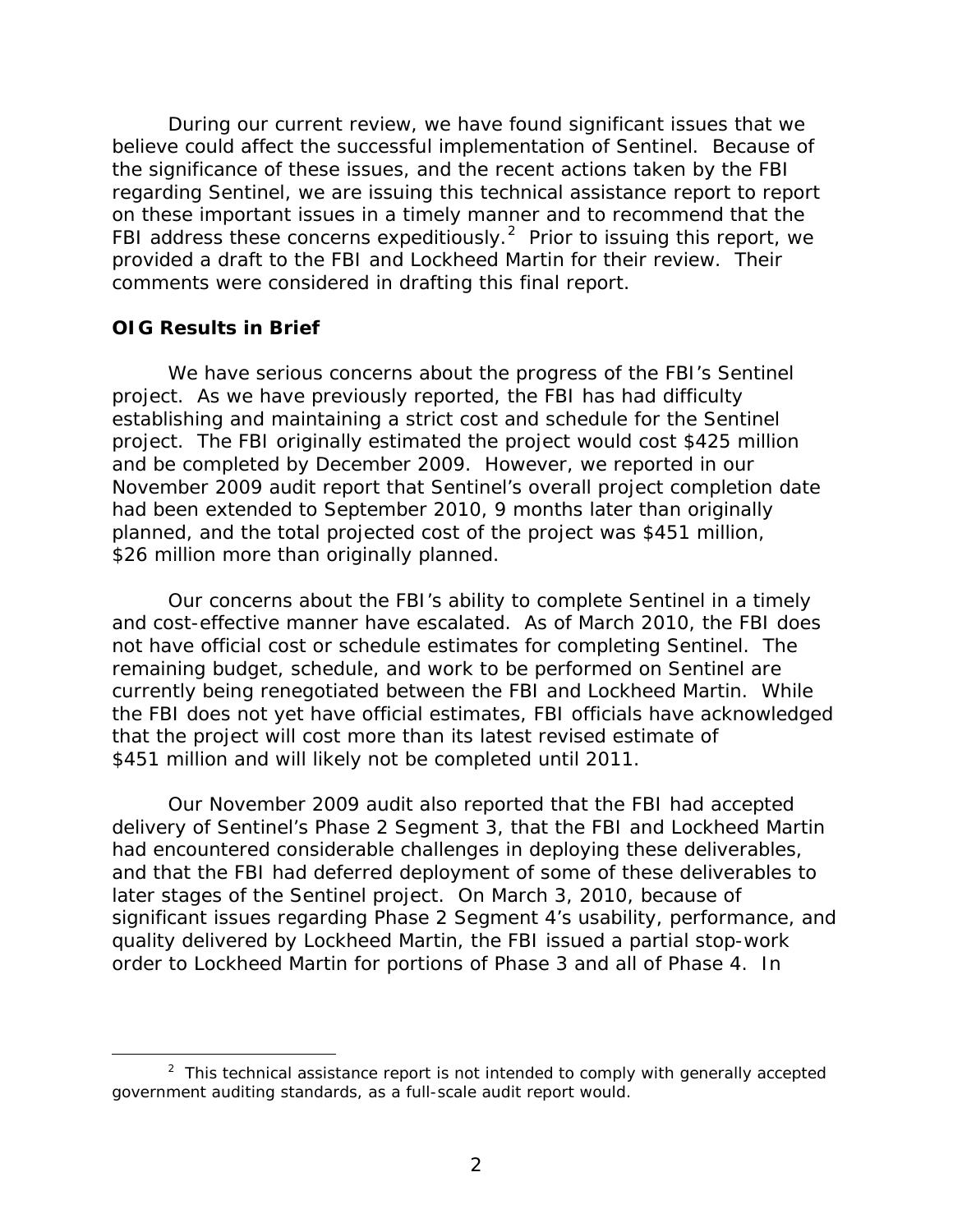addition, the stop-work order returned Phase 2 Segment 4 of the project from operations and maintenance activities to the development phase.<sup>[3](#page-3-0)</sup>

We are also concerned that the FBI conditionally accepted delivery of Phase 2 Segment 4 in December 2009, knowing that Sentinel had serious performance and usability issues and after receiving overwhelmingly negative user feedback during testing. Moreover, the FBI spent an additional \$780,000 of discretionary operations and maintenance funds to correct Phase 2 defects after it accepted the product as delivered. Now the FBI does not have official cost or schedule estimates for completing Sentinel.

We found that the Phase 2 Segment 4 cost increase and schedule delay occurred for several reasons. First, there were significant problems with the usability of electronic forms that were developed for Sentinel. Second, there were 26 critical issues related to the functionality of Sentinel that required resolution before deployment. Third, Sentinel's utilization and compatibility with network security features in the FBI's Public Key Infrastructure (PKI) did not meet the FBI's expectations. [4](#page-3-1) Fourth, an independent review conducted at the FBI's request concluded that Lockheed Martin had deviated from accepted systems engineering processes in developing the software code for Sentinel.

In addition to the cost and schedule changes, the FBI is having difficulty in ensuring that the Sentinel program is meeting established requirements, particularly in meeting user needs.

Because of these ongoing issues, the OIG has serious concerns about the progress of Sentinel.

## **March 2010 Partial Stop-Work Order**

l

On March 3, 2010, the FBI issued a partial stop-work order for portions of Phase 3 and all of Phase 4 of Sentinel. The stop-work order directed Lockheed Martin to cease work on the development of all but three areas of Phase 3: data migration, system interfaces, and hardware. The

<span id="page-3-0"></span> $3$  The purpose of the development phase is to produce and test an IT system. The purpose of operations and maintenance is (1) to maintain and support functionality, and (2) to manage and implement necessary modifications to functionality after the conclusion of the development phase. An IT system normally moves sequentially from development to operations and maintenance, where it remains until obsolescence.

<span id="page-3-1"></span><sup>4</sup> The Public Key Infrastructure (PKI) uses smartcards and encryption to enhance network security. Sentinel's integration with PKI will enhance its security and also allow users to digitally sign documents.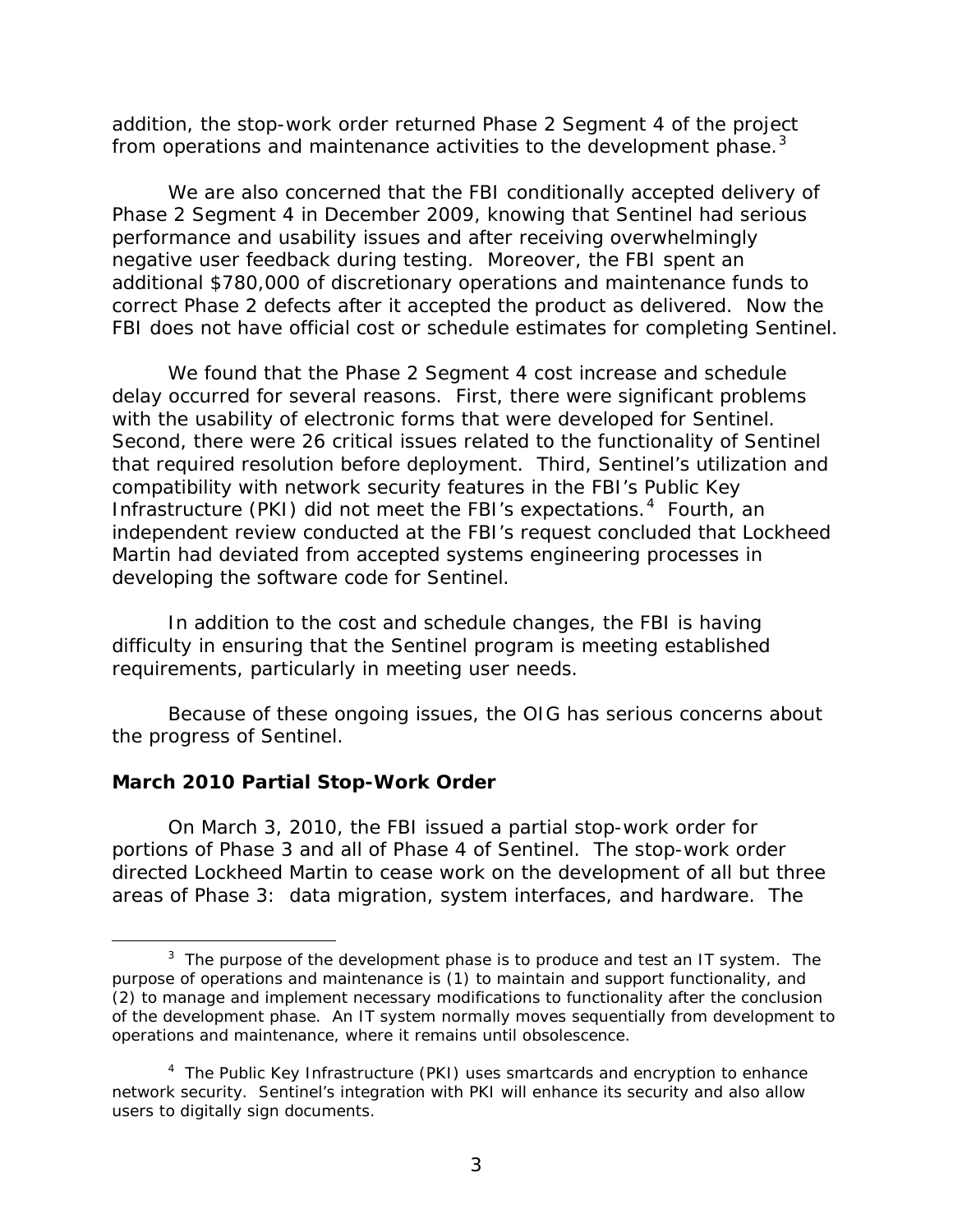FBI's Deputy Chief Information Officer told us that work continues on these three areas of Phase 3 because they are lengthy efforts that involve multiple phases of Sentinel and because the FBI believes Lockheed Martin is making significant progress in each area.

The FBI stated that the purpose of the partial stop-work order is to focus Lockheed Martin's efforts on delivering Phase 2 Segment 4 in a form that the FBI finds acceptable. The FBI had conditionally accepted Phase 2 Segment 4 on December 2, 2009, which provided three electronic forms and the associated electronic workflows, the capability to transfer all of the administrative case files from ACS to Sentinel, and an on-line user help tool. However, the FBI never deployed the phase to FBI users because of FBI concerns with the system's performance, usability, and software code quality. The March 3, 2010 stop-work order also returned Phase 2 Segment 4 from operations and maintenance activities, which it entered when the FBI conditionally accepted the segment, back into the development phase.

The following sections of this report describe the status of Phases 2 and 3 before the FBI issued the partial stop-work order. As of March 15, 2010, the FBI and Lockheed Martin had not agreed to a new cost estimate and schedule for the completion of Sentinel.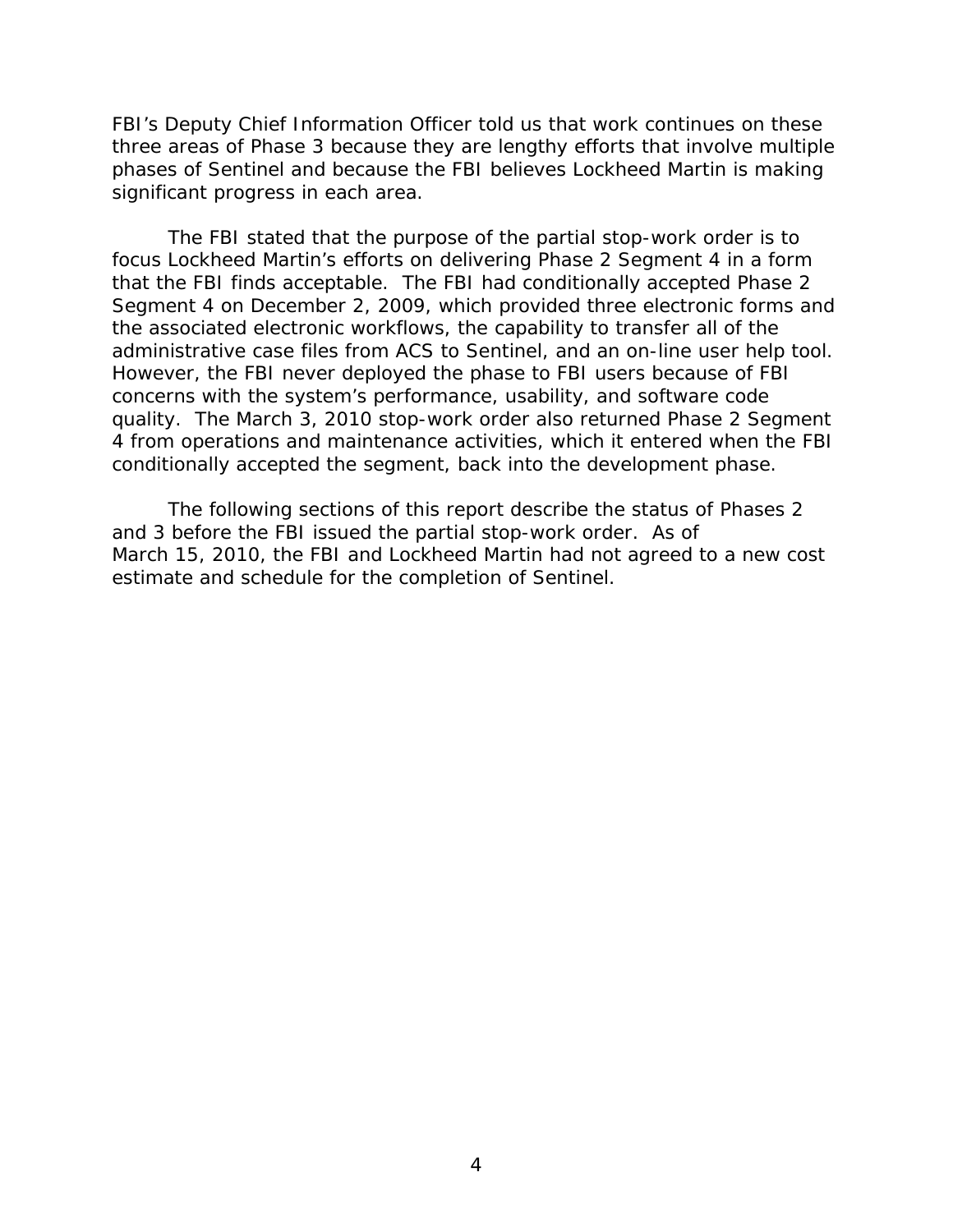

# **Sentinel Schedule and Cost Adjustments**

Source: OIG Analysis of Sentinel Project Documentation

# **Phase 2 Status**

l

Sentinel's Phase 2, which is divided into four segments, was intended to deliver electronic forms, implement more efficient work processes, and migrate administrative case data currently in the FBI's Automated Case Support system (ACS) to Sentinel.<sup>[5](#page-5-0)</sup> As we described in greater detail in our November 2009 report, the FBI accepted Segment 3 of Phase 2 in April 2009. This segment was planned to deliver eight forms to FBI users. However, because of overwhelming negative user feedback received during testing, including concerns about the usability of the forms that Lockheed Martin delivered, the FBI did not deploy the forms. As a result of these issues, the FBI redesigned the forms and replanned Segment 4 of Phase 2, a decision that increased the cost of Phase 2 by \$2.9 million.

<span id="page-5-0"></span><sup>&</sup>lt;sup>5</sup> Electronic forms are the Sentinel screens that agents, analysts, and staff will use to input case information. This information will then be loaded into and maintained by Sentinel.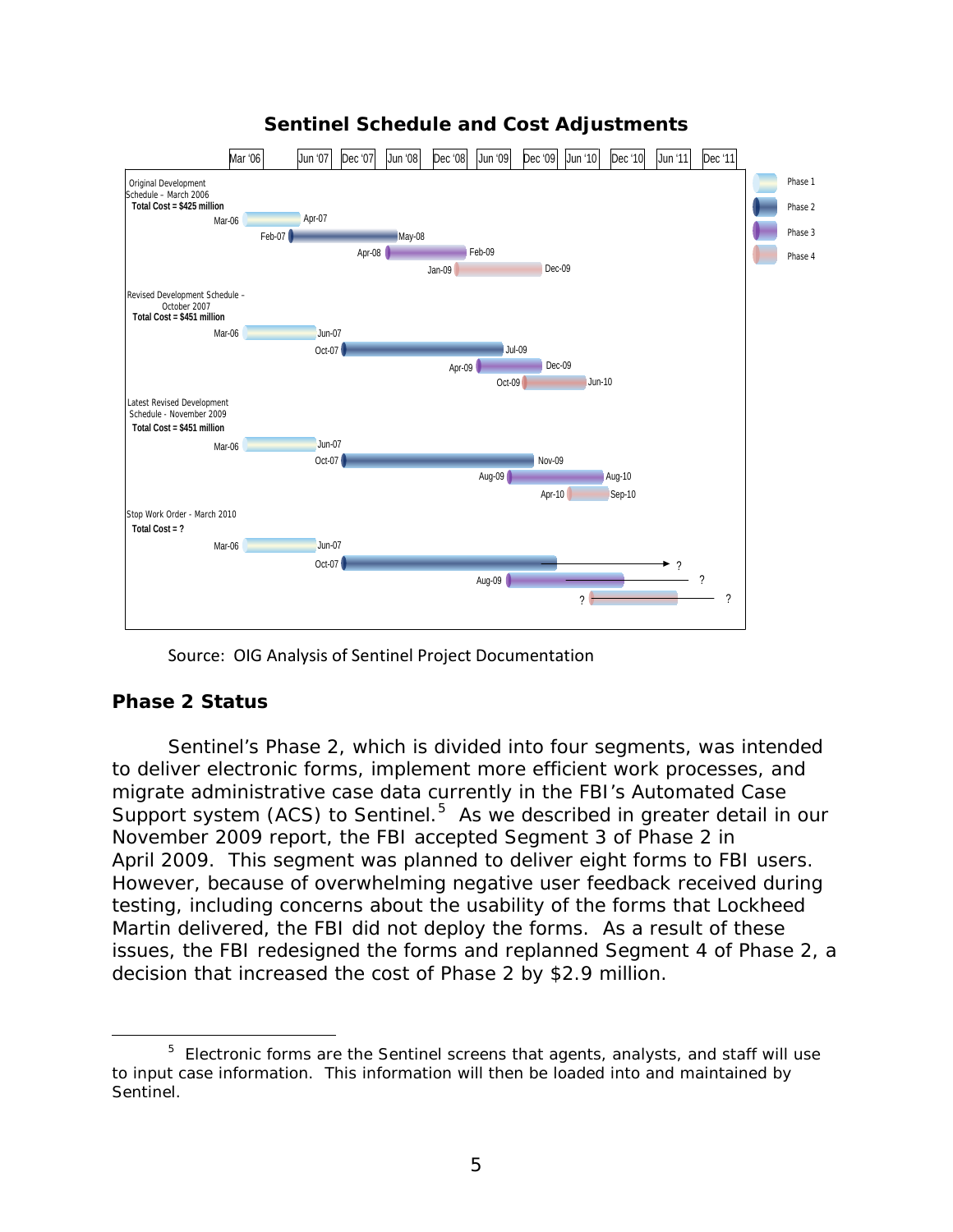#### *Segment 4 Delivery and Conditional Acceptance*

In November 2009, Lockheed Martin delivered the last segment of Phase 2 – Segment 4, which included the migration of administrative case data from ACS to Sentinel, the development of several electronic forms, a search capability within Sentinel, and interfaces to two FBI systems external to Sentinel. Despite serious performance and usability issues with Segment 4 deliverables, the FBI conditionally accepted Sentinel's Segment 4 from Lockheed Martin on December 2, 2009. At that time, however, the FBI directed Lockheed Martin to correct 26 critical performance and usability issues before the FBI would initiate the pilot deployment of Segment 4. To gather additional performance data and user feedback, the FBI plans to conduct a test deployment at two FBI field offices before it deploys Segment 4 to the entire FBI.

FBI officials told us that they conditionally accepted Segment 4 because they believed it met most of the FBI requirements. Additionally, the FBI's conditional acceptance of Segment 4 prohibited Lockheed Martin from incurring any additional Segment 4 development costs without specific written permission from the FBI's Contracting Officer. Consequently, Phase 2 moved into the operations and maintenance phase.

During FBI user testing of Segment 4 deliverables in November 2009, the FBI identified several issues with Sentinel's performance. For example, one tester reported that it had taken over 4 minutes to attach a picture file to a Sentinel form and there was no way to stop that process once it had begun. Additionally, a Sentinel PMO official stated that users experienced waiting times of over 30 seconds each for Sentinel to render a blank form for completion, and for Sentinel to save a completed form. FBI employee testers stated that if Sentinel were released at that time, it would decrease user productivity, have a detrimental impact on investigations, and lose credibility as a valuable case management tool. Ninety-one percent of the testers "did not succeed" when they tried to create one or more Electronic Communications, one of the documents most frequently used in the FBI to convey information between employees. Moreover, 82 percent of the testers stated that the Sentinel capabilities they tested would make the completion of the related tasks "much harder" than current FBI practices.

As a result of the user testing feedback and other concerns, Sentinel PMO officials decided to delay deployment of Segment 4 because they determined that the segment's deliverables did not function well enough to deploy to all Sentinel users. Additionally, pilot testing of the Segment 4 deliverables, which had been planned for November 16, 2009, was postponed because of the extensive negative tester feedback. Full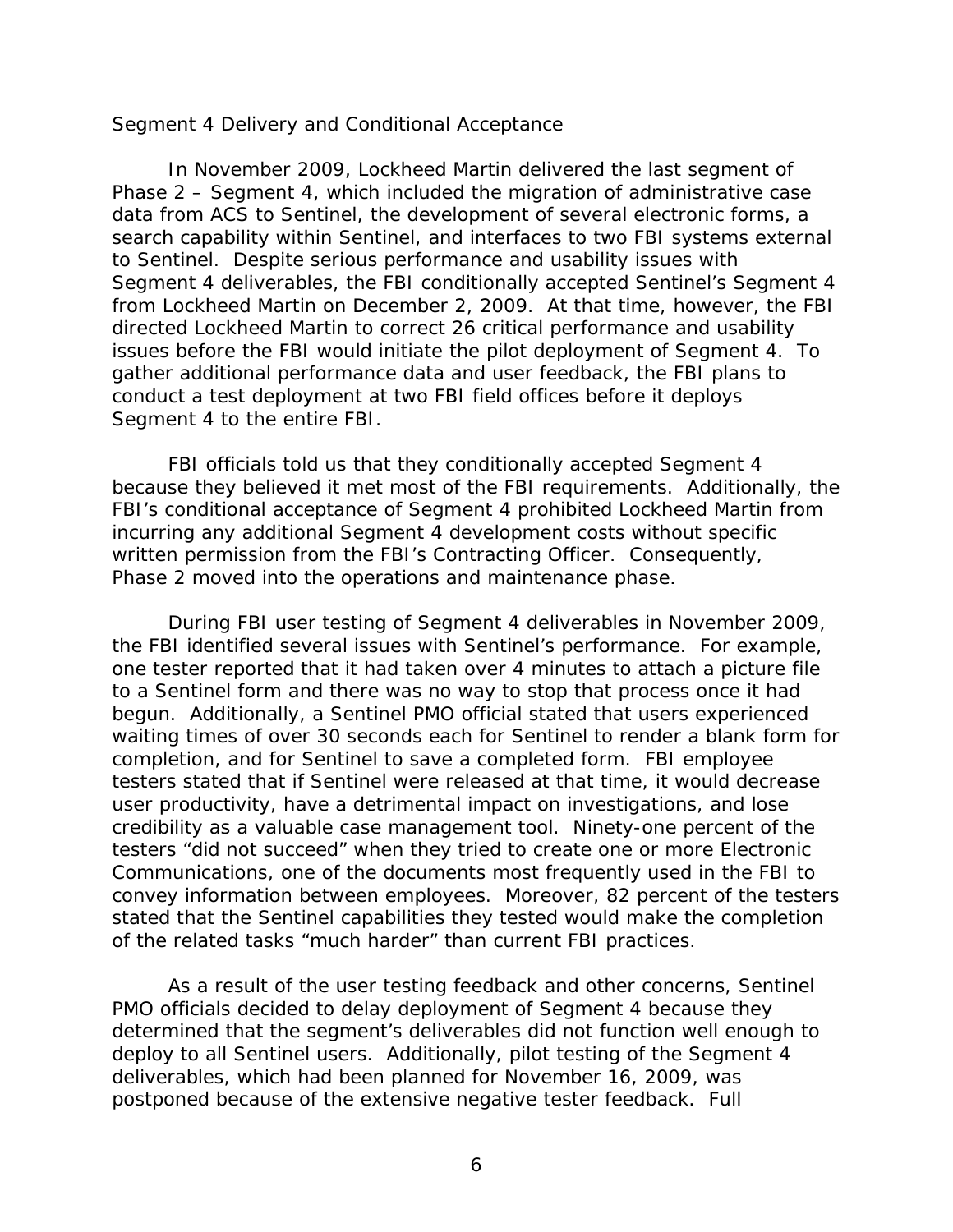deployment of the Segment capabilities, originally scheduled for December 16, 2009, was also delayed. The pilot testing for Segment 4 has subsequently been delayed several times and the FBI does not have a current schedule for piloting the Segment 4 deliverables.

#### *Segment 4 Budget and Schedule*

l

At the time the FBI conditionally accepted Phase 2 Segment 4, its development budget, which had increased several times since the phase began, was \$144.1 million. Lockheed Martin incurred \$144.7 million in Phase 2 development costs, exceeding Phase 2's development budget by over \$550,000. Phase 2's schedule was also extended several times. In total, Lockheed Martin took 35 days longer than allocated for Phase 2 in Sentinel's latest revised schedule to deliver Phase 2 Segment 4.<sup>[6](#page-7-0)</sup>

<span id="page-7-0"></span> $6$  In the 2 months following the FBI's conditional acceptance of Phase 2 Segment 4 in December 2009, the FBI spent approximately \$780,000 from the Phase 2 operations and maintenance budget for work Lockheed Martin performed in an effort to correct Sentinel's performance and usability issues. This type of work is typically charged to a project's development budget.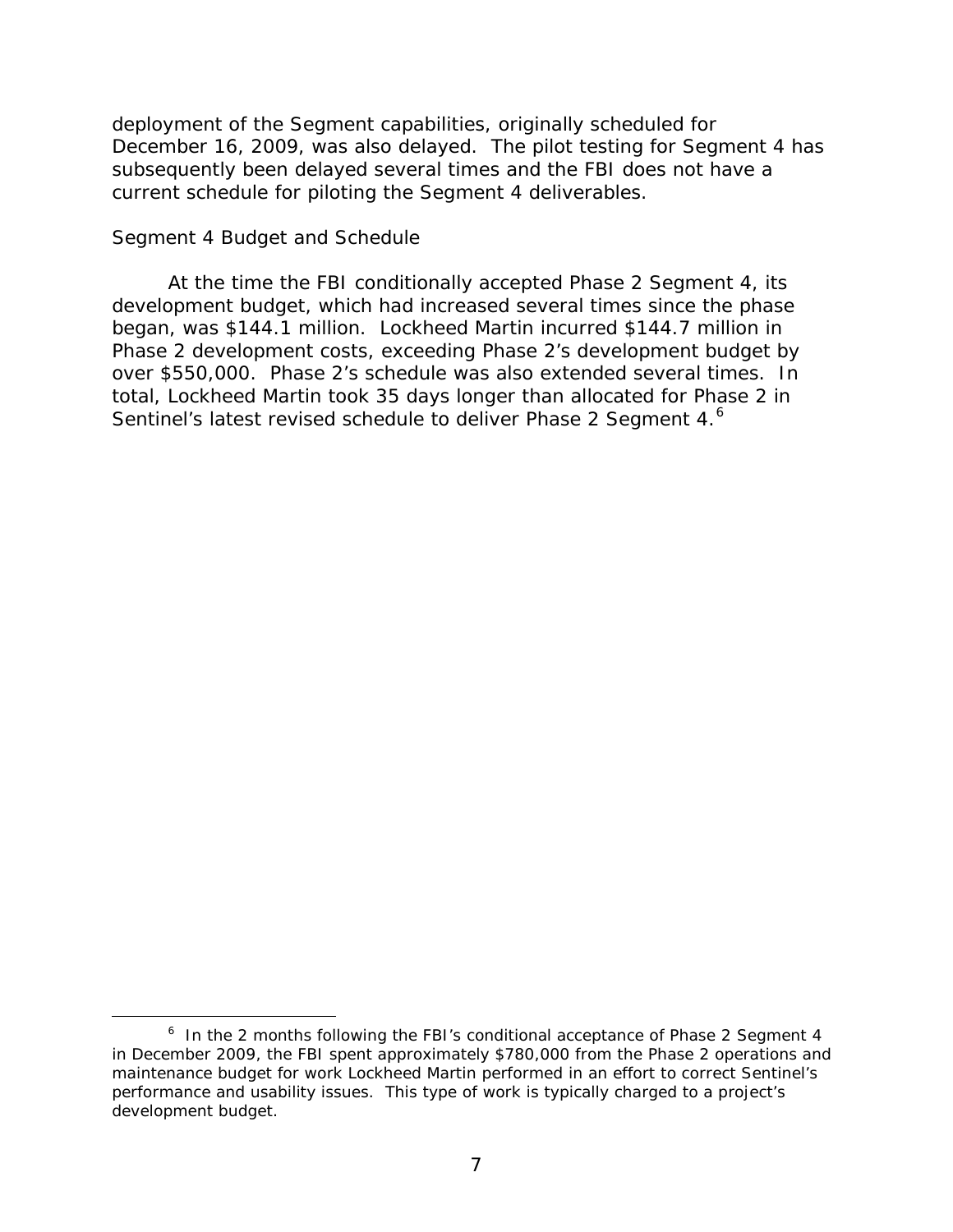The following table shows the delays in the four activities necessary for the FBI and Lockheed Martin to complete Phase 2 Segment 4.



## **SEGMENT 4 DELAYS**

Source: OIG Analysis of Sentinel Project Documentation

l

We identified four major factors that contributed to Phase 2's schedule delays and cost increases: (1) problems encountered with the development of Sentinel's electronic forms, (2) performance and usability issues, (3) complications with the integration of Sentinel with the network security features in the FBI's PKI program, and (4) inefficiencies in the software code. [7](#page-8-0)

First, during Segment 4, Lockheed Martin and the Sentinel PMO encountered problems developing electronic forms for Sentinel. The November 2009 user testing produced overwhelmingly negative feedback on

<span id="page-8-0"></span> $7$  The inefficiencies described in the report refer to patterns in the software code that may result in decreased performance.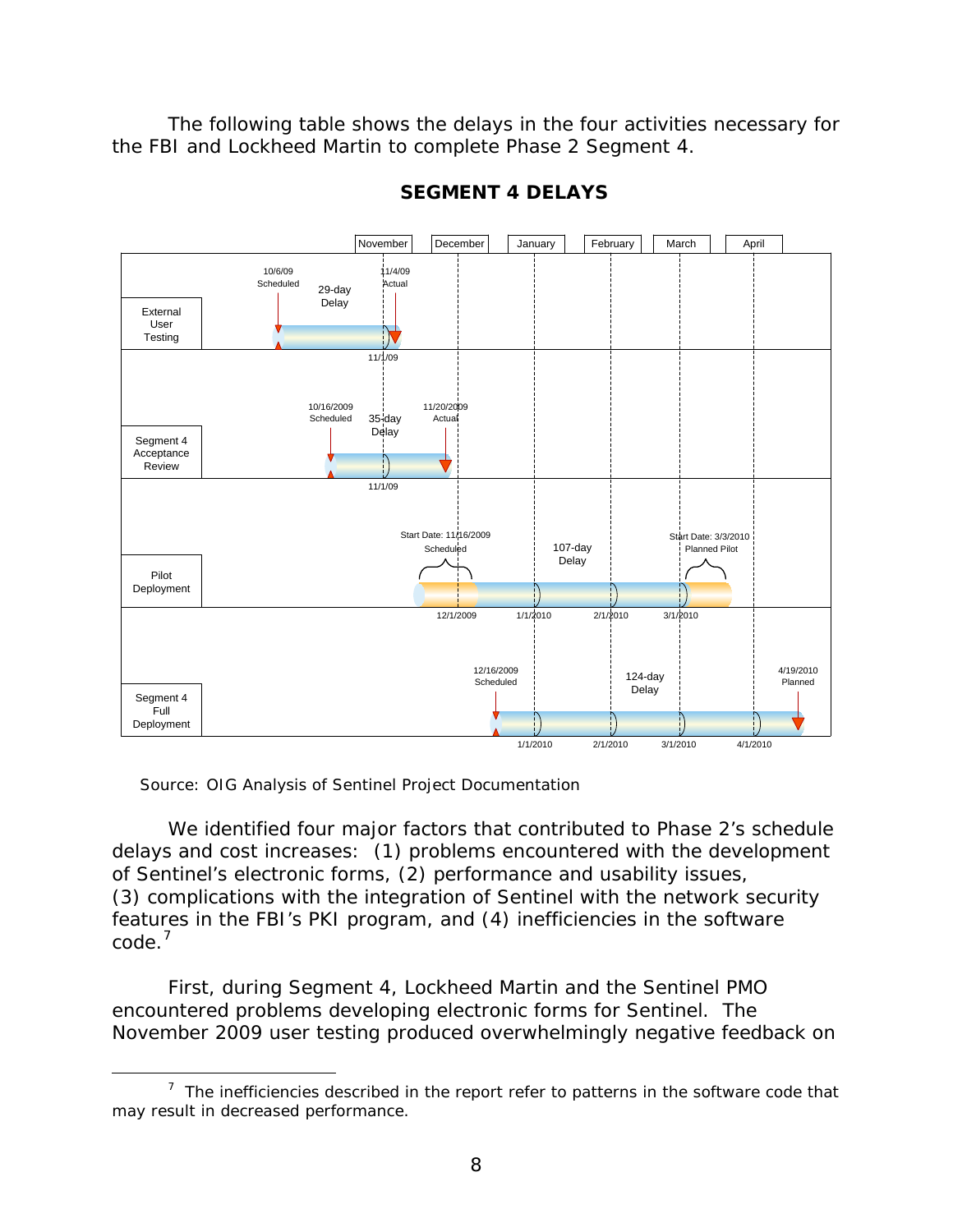the forms that Lockheed Martin delivered. As a result, the usability of the forms was a significant factor in the FBI's decision to delay its pilot program and subsequent deployment of Segment 4.

Second, as part of its conditional acceptance of Segment 4, the FBI identified 26 critical performance and usability issues, which were documented in Defect Reports, that the FBI required Lockheed Martin to fix before it would proceed with the pilot.<sup>[8](#page-9-0)</sup> Many of these issues addressed concerns about the need to display critical data, security, and the FBI's work processes. Also, a Sentinel PMO official told us that in addition to the 26 critical issues, the volume of outstanding Segment 4 Defect Reports also prompted the FBI to delay piloting and deploying Segment 4 to give Lockheed Martin time to remedy the identified functionality issues.

Third, issues arose concerning how Sentinel integrated the FBI's PKI, a program on which Sentinel relies to ensure the integrity of Sentinel's data. Specifically, the integration mistakenly allowed users to create and use a fake identity to electronically sign documents.<sup>[9](#page-9-1)</sup> This meant that Sentinel could not reliably track who had created or modified documents stored within Sentinel. In addition, Lockheed Martin and the FBI disagreed on how to interpret one of Sentinel's requirements concerning digital signatures. The Sentinel PMO interpreted it as a requirement that the digital signature must require confirmation that a user is authorized to electronically sign-off on the document on which the user worked. Lockheed Martin's interpretation of the same requirement was that it must provide assurance that the user who electronically signed the document had an active account. In our judgment, it is imperative that the FBI and Lockheed Martin agree on what must be accomplished to satisfy each of Sentinel's requirements. Without such an agreement, it is likely that Sentinel's cost and schedule will continue to increase as differences in interpretations result in deliverables that do not meet the FBI's expectations. In responding to this report, FBI and Lockheed Martin officials said they had resolved both the disagreement about the PKI requirements and the ability to create a fake identity.

Fourth, to resolve concerns the FBI had about the performance of Sentinel, the FBI contracted with an independent team to review Sentinel's

l

<span id="page-9-0"></span><sup>&</sup>lt;sup>8</sup> Defect Reports document issues that were identified during testing and require additional work to be resolved.

<span id="page-9-1"></span> $9$  A digital certificate contains information about the user who was issued the certificate, as well as information about the certifying authority who issued it. When a digital certificate is used to sign documents, this information is stored with the signed item in a secure and verifiable form so that it can be displayed to authorized users in the future.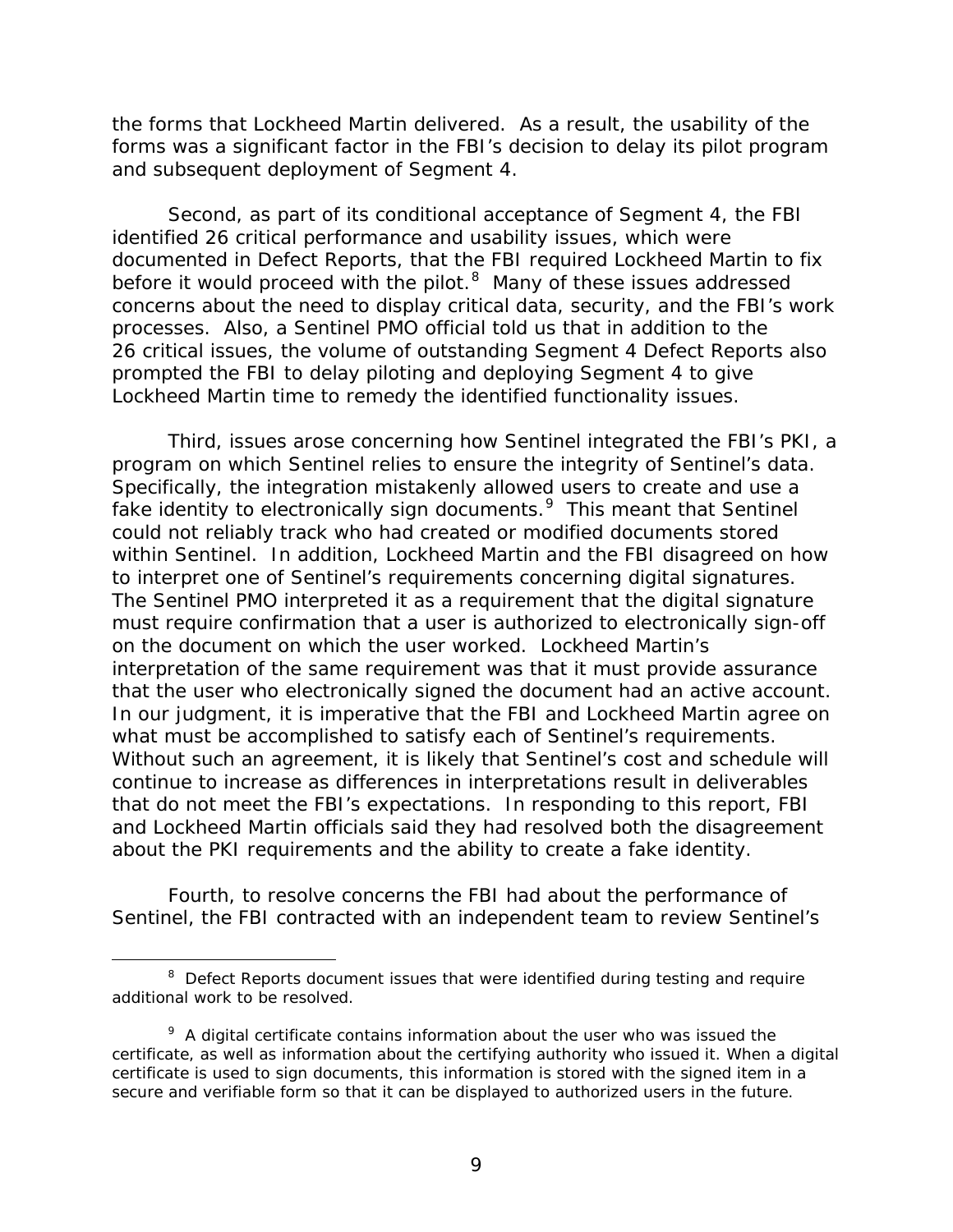software code and related documentation.<sup>[10](#page-10-0)</sup> The team concluded that Lockheed Martin had significantly deviated from accepted systems engineering practices, did not follow its own published documentation requirements, and had not adequately followed testing procedures. According to the team's report, these deficiencies resulted in over 10,000 inefficiencies in Sentinel's software code. The team found that while none of the 10,000 inefficiencies dramatically affected Sentinel's performance, collectively they could diminish Sentinel's performance. In its response to the report, the FBI stated that it is currently taking steps to determine if these inefficiencies affect Sentinel's performance and the resources required to repair the code as necessary.

## *Phase 2 Acceptance Criteria*

While the FBI has established written criteria for accepting the delivery of Sentinel segments, similar criteria does not exist for acceptance of Sentinel phases or Sentinel as a whole. As each segment is completed, Lockheed Martin conducts testing that is intended to ensure the newly delivered segment properly interacts with the previous versions of Sentinel upon which the new segment was built.

We believe that testing at the segment level is not sufficient to ensure that a phase addresses the FBI's needs and requirements and that the FBI should develop criteria for accepting delivery of each phase, and Sentinel as a whole. Such criteria would help the FBI to ensure that all of the functionality delivered throughout the development of Sentinel work together to provide the desired system-wide functionality.

Moreover, in a December 2009 report, the team hired by the FBI to review Sentinel's software code and related documentation concluded that Lockheed Martin had either not conducted the required testing or conducted only limited testing for Phase 2 of the project. Officials from both the FBI and Lockheed Martin disagreed with this conclusion and said that Segment 4 met all of the testing requirements for the FBI's conditional acceptance.

## **Phase 3 Status**

j

The planning for Phase 3 of Sentinel began in January 2009, and development was scheduled to be completed on June 23, 2010. However, as a result of the difficulties encountered with Phase 2, Lockheed Martin

<span id="page-10-0"></span><sup>&</sup>lt;sup>10</sup> The independent review team was from Mitre, a Federally Funded Research and Development Center. Federally Funded Research and Development Centers assist the United States government with scientific research and analysis, development and acquisition, and systems engineering and integration.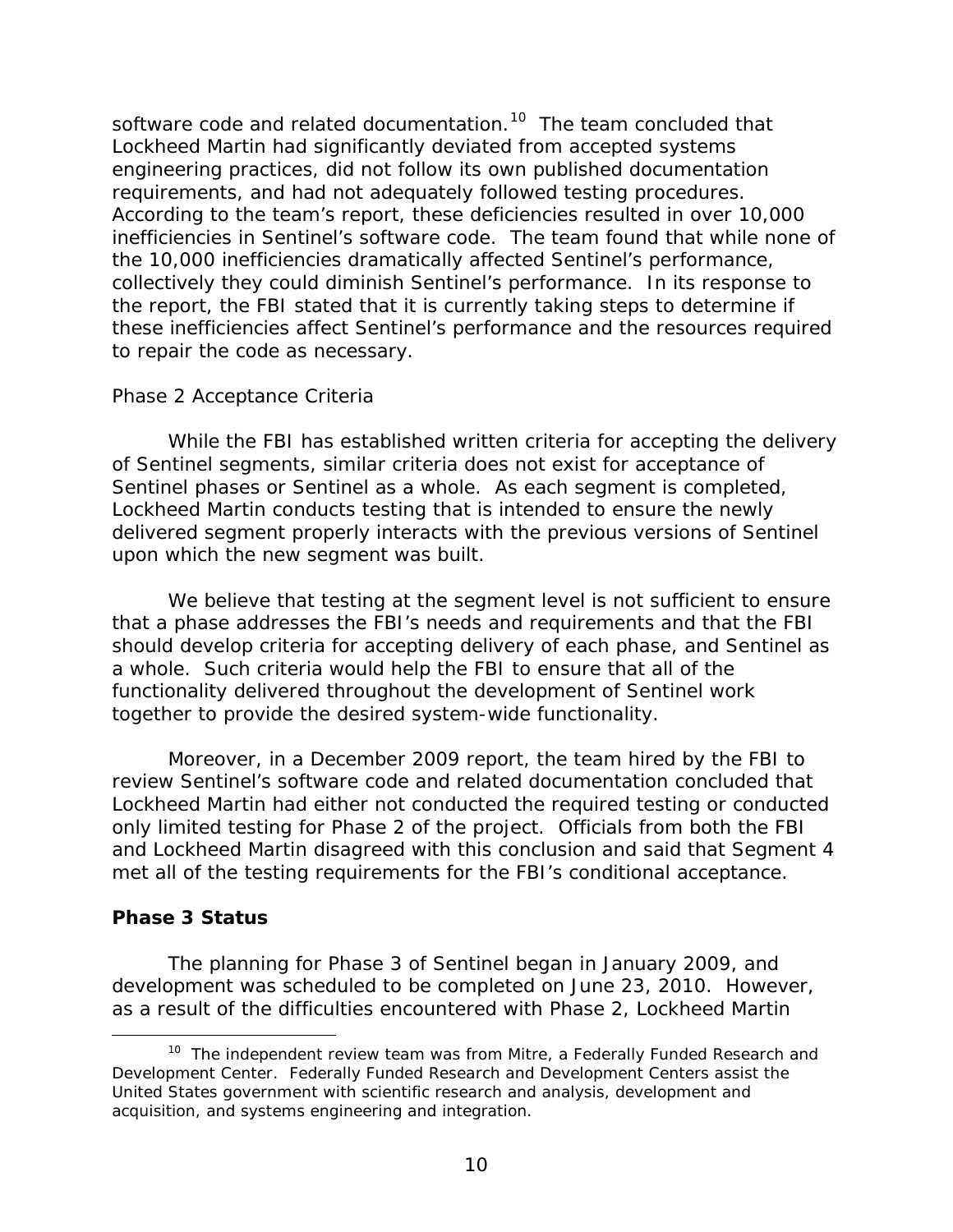reallocated staff intended for Phase 3 development to continue working on the development of Phase 2.

As of January 2010, Lockheed Martin estimated the development of Phase 3 was at least 12 weeks behind schedule and that it was not possible to complete development of Phase 3 by June 23, 2010, as scheduled in the latest project plan for Sentinel. As of January 2010, the FBI estimated that Phase 3 development would cost about \$58 million, \$13 million more than the latest Sentinel plan budgeted for this phase.

The deviation in the Phase 3 schedule was so significant that the FBI had to report to the Office of Management and Budget a complete analysis of the reasons for the schedule slippage, a list of actions planned to correct the problem, and an estimated completion date and cost. In January 2010, the FBI directed Lockheed Martin to develop the new budget and schedule for Phases 3 and 4, which was due by the end of January 2010. However, by the time the FBI issued the partial stop-work order on March 3, 2010, Lockheed Martin and the FBI still had not agreed on a revised budget and schedule for Phases 3 and 4.

FBI officials told us that they expect the completion of Sentinel to be delayed at least 11 weeks and that the overall cost will exceed the \$451 million currently budgeted for the project. FBI officials also stated that the revised budget and schedule will include a plan to reduce the overlap of Phases 3 and 4 because of the difficulties Lockheed Martin encountered with allocating staff to multiple phases under the previous plan.

However, the FBI has not provided a specific estimate of what it projects the total cost of Sentinel, or when it expects Sentinel to be completed. FBI officials have stated that in order to meet any increased funding requirements, the FBI plans to request congressional approval to redistribute funds from other FBI information technology programs to Sentinel.

## **Additional Areas of Major Concern**

We identified the following additional major issues that, in our judgment, will continue to affect Sentinel's development in the future. We believe that these issues, if not closely monitored and effectively addressed by the FBI, will add to Sentinel's cost and schedule, affect the functionality of the system, and result in a diminished level of user acceptance of and satisfaction in the system.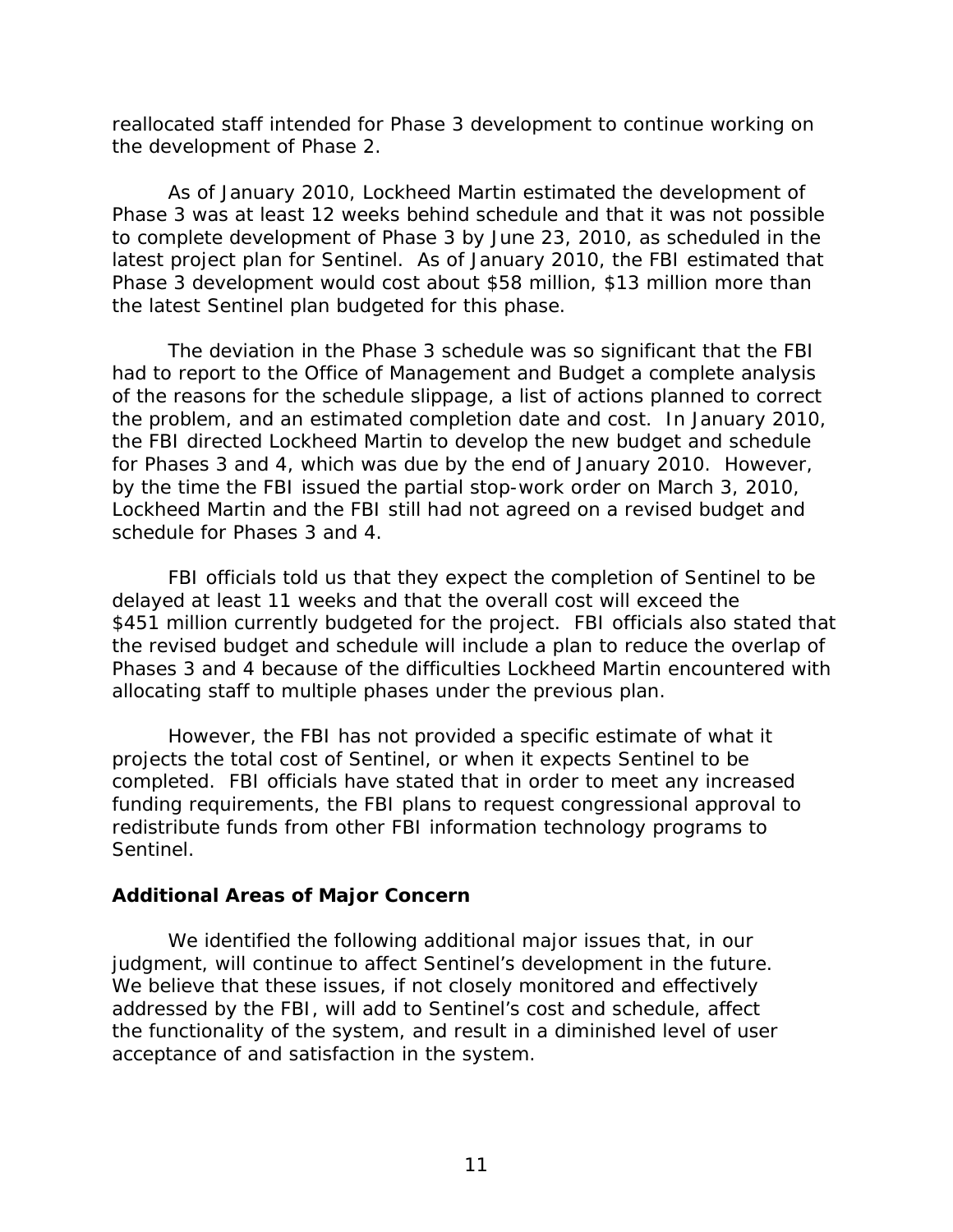## *Data Migration*

A significant area of risk for the Sentinel project continues to be the successful migration of data from the FBI's current ACS system to Sentinel. According to FBI officials, Lockheed Martin successfully migrated administrative case data from ACS to Sentinel during Phase 2. However, it took 4 days to migrate administrative case data, which constituted only about 2 percent of the data in ACS. According to Sentinel independent verification and validation staff, migrating the investigative case file data using the same method could take up to 200 days. The FBI and Lockheed Martin agreed that because the method used to migrate the administrative case data would take too long, a new migration strategy is needed to transfer the remaining investigative case files to Sentinel.

The FBI has yet to document a strategic data migration plan for investigative case files that ensures a reliable estimate of the time required to migrate the data and, just as important, that guarantees the data in Sentinel will be usable and inclusive of all of the links between the FBI's cases. We believe that without a documented strategic plan for data migration, the Sentinel PMO cannot ensure that Lockheed Martin has adequate resources or time allocated to successfully migrate the remaining ACS data. While the FBI and Lockheed Martin have discussed various approaches, they have not agreed upon a methodology. However, in response to a draft of this report, both the FBI and Lockheed Martin said they were confident they could migrate the remaining data in substantially fewer than 200 days.

## *Defect Report Prioritization*

Despite written criteria for assessing the severity of defects, Sentinel PMO officials told us that the FBI and Lockheed Martin do not always agree on which Defect Reports are the highest priority. Lockheed Martin prioritizes Defect Reports based on whether they affect Lockheed Martin's ability to satisfy a requirement, while the FBI focuses on whether a Defect Report affects the users' ability to do their job. In our judgment, the FBI and Lockheed Martin need to agree on a set of criteria for the prioritization of Defect Reports generated during testing, and the criteria should focus on the functionality and usability of Sentinel capabilities. In response to our draft report, the FBI said that this issue was recently resolved, and when the FBI and Lockheed Martin personnel do not agree on the priority a defect should receive, one of the Sentinel Deputy Program Managers will make the final determination on its priority level.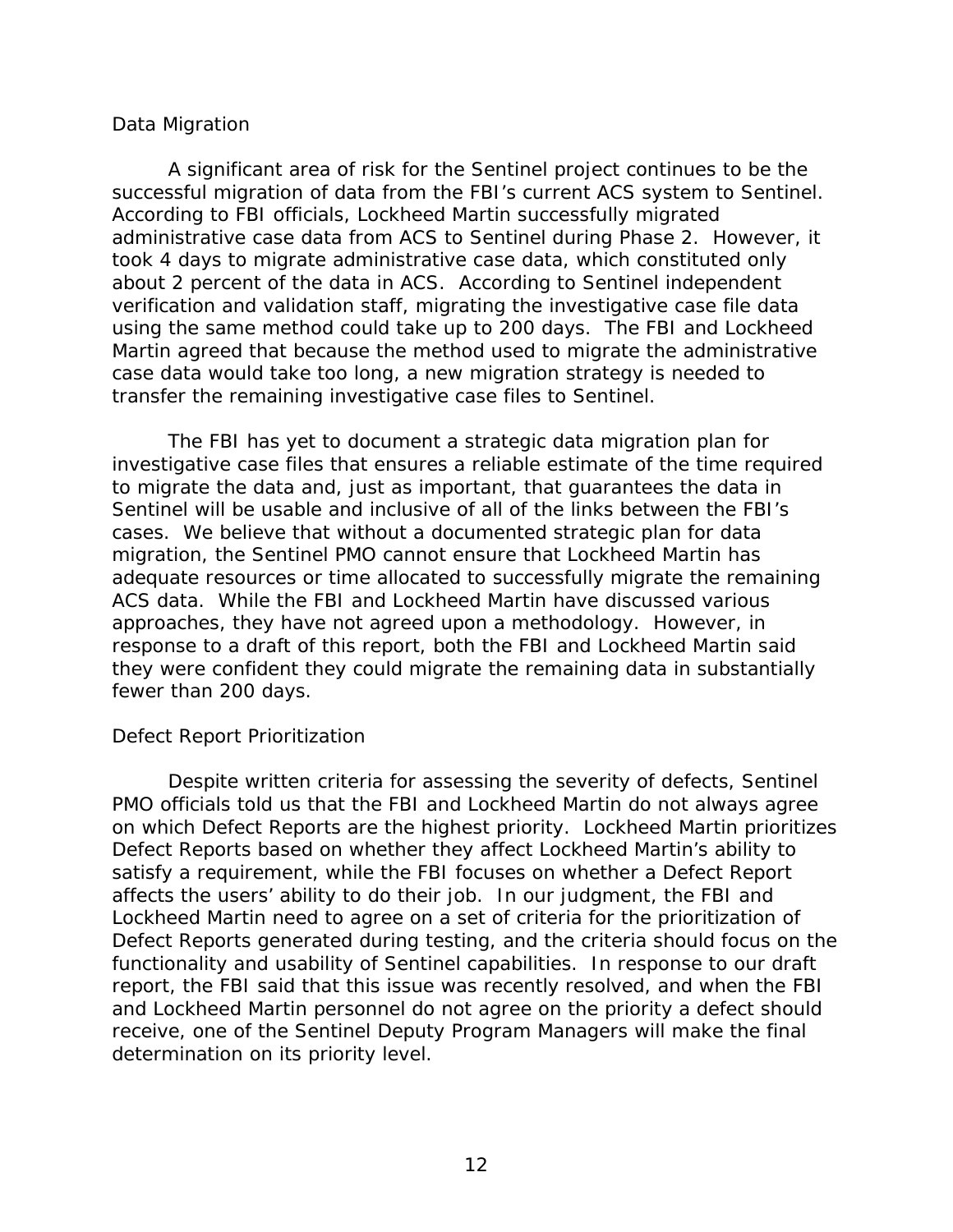#### *Program Reporting*

During the periods when Sentinel has experienced significant schedule delays and cost increases, some of the FBI's internal assessments of Sentinel's progress have either been late, infrequent, or non-existent. For example, for the past year the Sentinel PMO has been an average of 30 days late in completing Sentinel's monthly earned value management reports, which provide the FBI, Department of Justice, and the Office of Management and Budget with an assessment of Sentinel's progress toward meeting its schedule and cost goals. As a result of delayed reports, the FBI's ability to perform real-time evaluations of the program's development and apply risk management tactics is hindered.

We also found that the FBI has discontinued its monthly Program Health Assessments, which provided an independent assessment of Sentinel's risks and whether the project's schedule accurately reflects the amount of work necessary to successfully complete the project. In responding to our draft report, FBI officials said that the Program Health Assessments had not been discontinued, but that assessments of all FBI IT systems are now conducted quarterly rather than monthly. We believe the FBI should reinstitute monthly health assessments of Sentinel. Additionally, as of March 2010 the Department of Justice's Investment Review Board has not received an update on Sentinel's status in 6 months. In the past, the board had requested and received quarterly updates on Sentinel's status.

## *Sentinel PMO Staffing*

As of October 2009, the Sentinel PMO had 76 full time employees, who were charged with ensuring that Sentinel addresses FBI users' needs and Lockheed Martin meets its contractual obligations. Due to the scope and importance of the project, Sentinel requires a highly-skilled and experienced Sentinel PMO staff. From December 2008 through October 2009, however, the Sentinel PMO experienced a 26 percent turnover rate. In light of the FBI's aggressive development and deployment schedule for Sentinel, we are concerned that a continuation of high staff turnover will negatively affect the Sentinel PMO's ability to properly oversee the project. FBI officials said that they believed that the Sentinel PMO's turnover rate was normal and that some of the turnover had allowed the Sentinel PMO to better address its changing needs.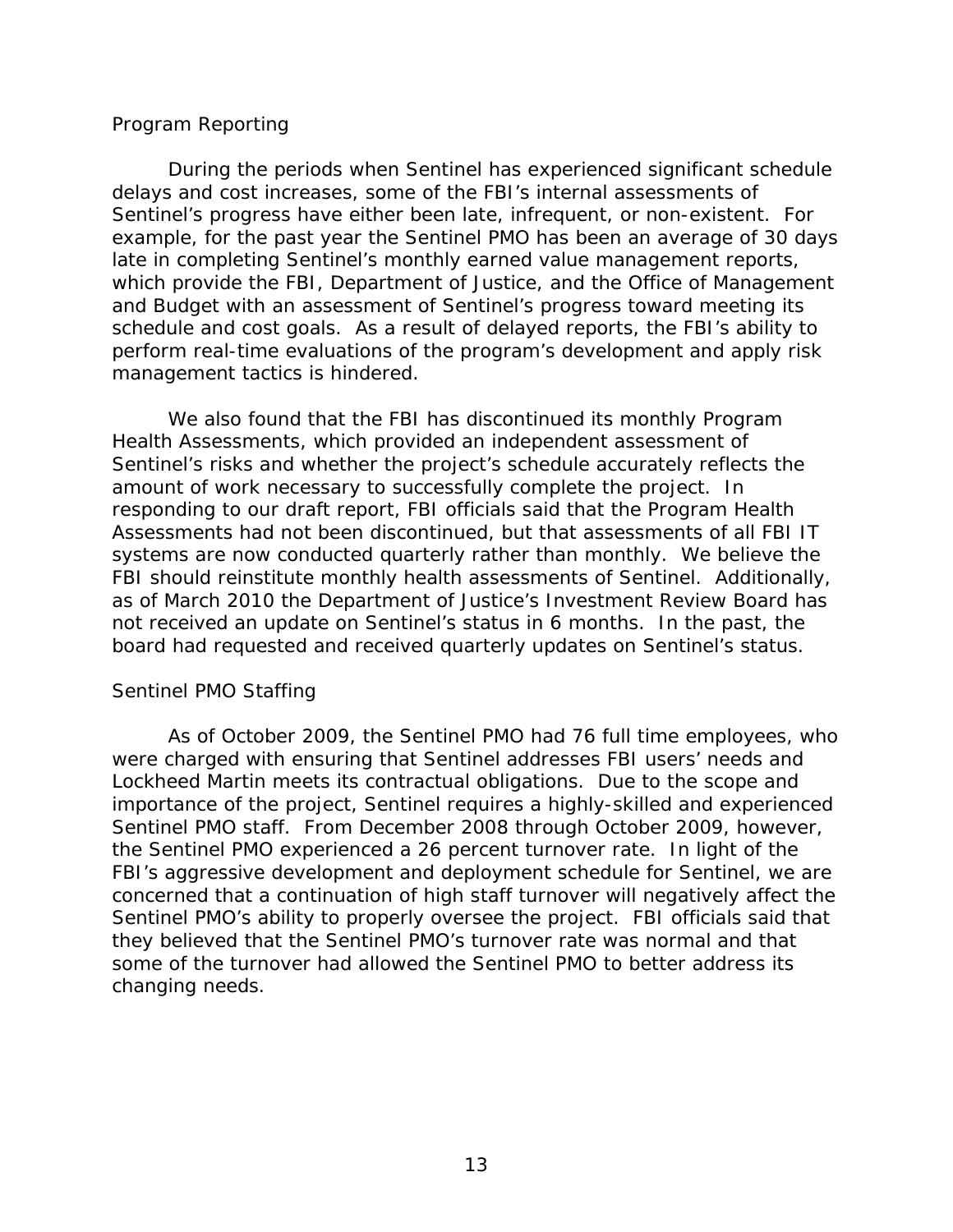#### *Sentinel User Help*

Sentinel will represent a significant shift in the way the FBI documents investigations and case analysis by providing an electronic database for cases rather than a paper-based system. Although Sentinel will significantly change the way FBI personnel perform their jobs, the FBI does not plan to establish a dedicated helpdesk to assist Sentinel users with operational issues, at least during the initial implementation of the program. Instead, the FBI plans to develop an online help tool to use as its primary troubleshooting and training resource for Sentinel users. We do not believe that this online tool will provide adequate assistance to the thousands of first time Sentinel users. In commenting on our draft report, the FBI said that online assistance will include a variety of formats and that extra staff will be available when significant changes are deployed to FBI users.

## **Conclusion**

As a result of our ongoing review of the Sentinel project, we have significant concerns with the rate and cost at which Sentinel's development is progressing. The FBI will require significant additional time and funding to address these issues.

In previous reports we have expressed concern that Sentinel's original schedule was very optimistic, and Phase 2 of Sentinel is now nearly 2 years behind the FBI's original schedule. Recently, because of significant issues regarding Phase 2's usability and performance, the FBI issued a partial stopwork order to Lockheed Martin for portions of Phase 3 and all of Phase 4. In addition, it has been over 2 years since Sentinel users have received a significant upgrade in functionality.

After more than 3 years and \$334 million expended on the development and maintenance of Sentinel, the cost to Sentinel is rising, the completion of Sentinel has been repeatedly delayed, and the FBI does not have a current schedule or cost estimate for completing the project.

Given the importance of Sentinel to the future of FBI operations, particularly in moving FBI agents and analysts from a paper-based system to a modern computer-based system, the FBI must ensure that its revisions to Sentinel's budget, schedule, and requirements are realistic, achievable, and satisfactory to its users. The FBI must also ensure that users' concerns and perspectives are integrated into all phases of the remaining development of Sentinel.